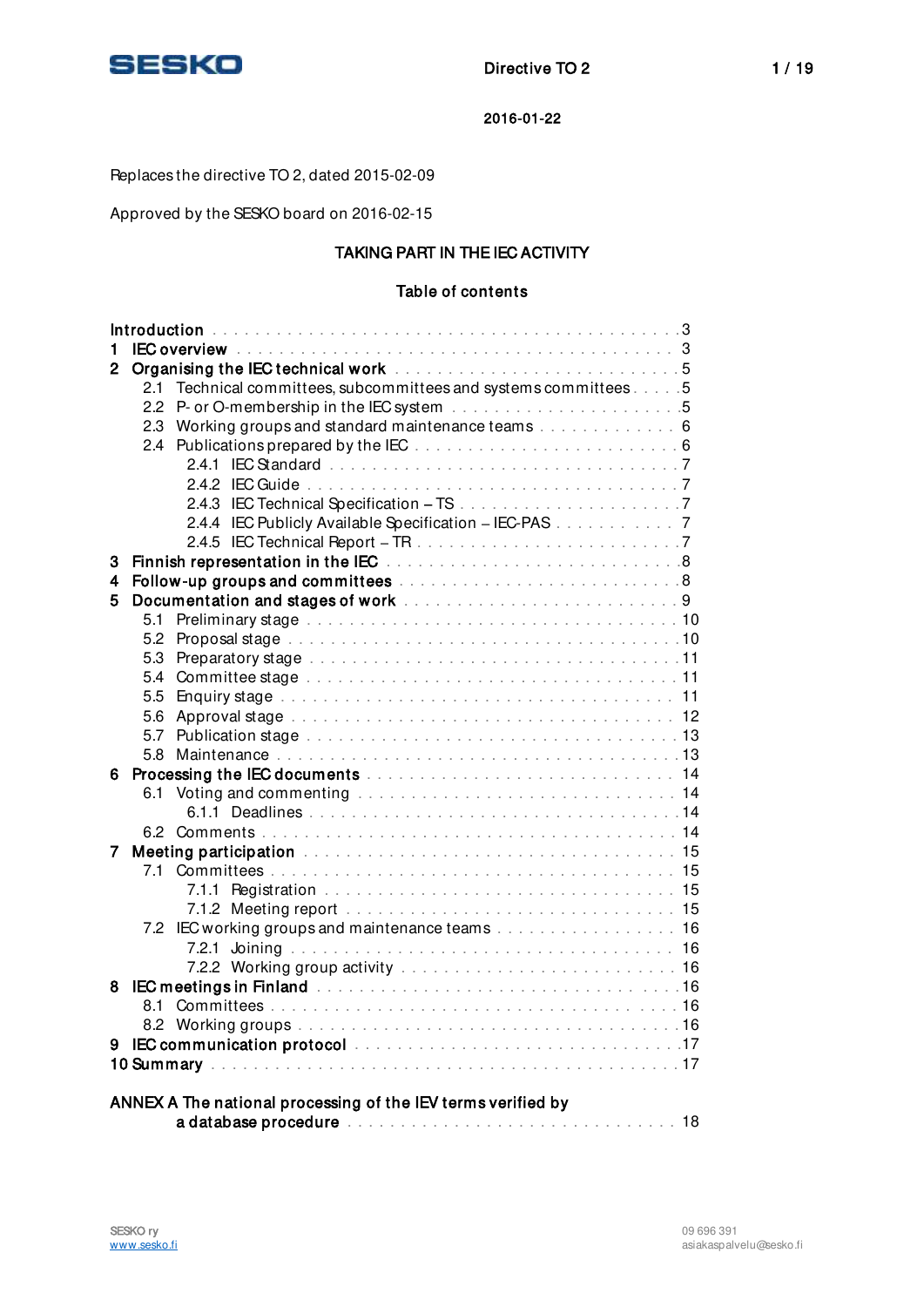

Significant changes to the previous version:

- Appendix A The national processing of the IEV terms verified by a database procedure' added in
- Added in to all parts of the directive dealing with commenting, a mention of the possibility of submitting comments to SESKO in Finnish, Swedish or English.
- Added to chapter 5.8 Maintenance a notice that for the IEC vocabulary standards there is no maintenance period determined, but they are updated as and when necessary.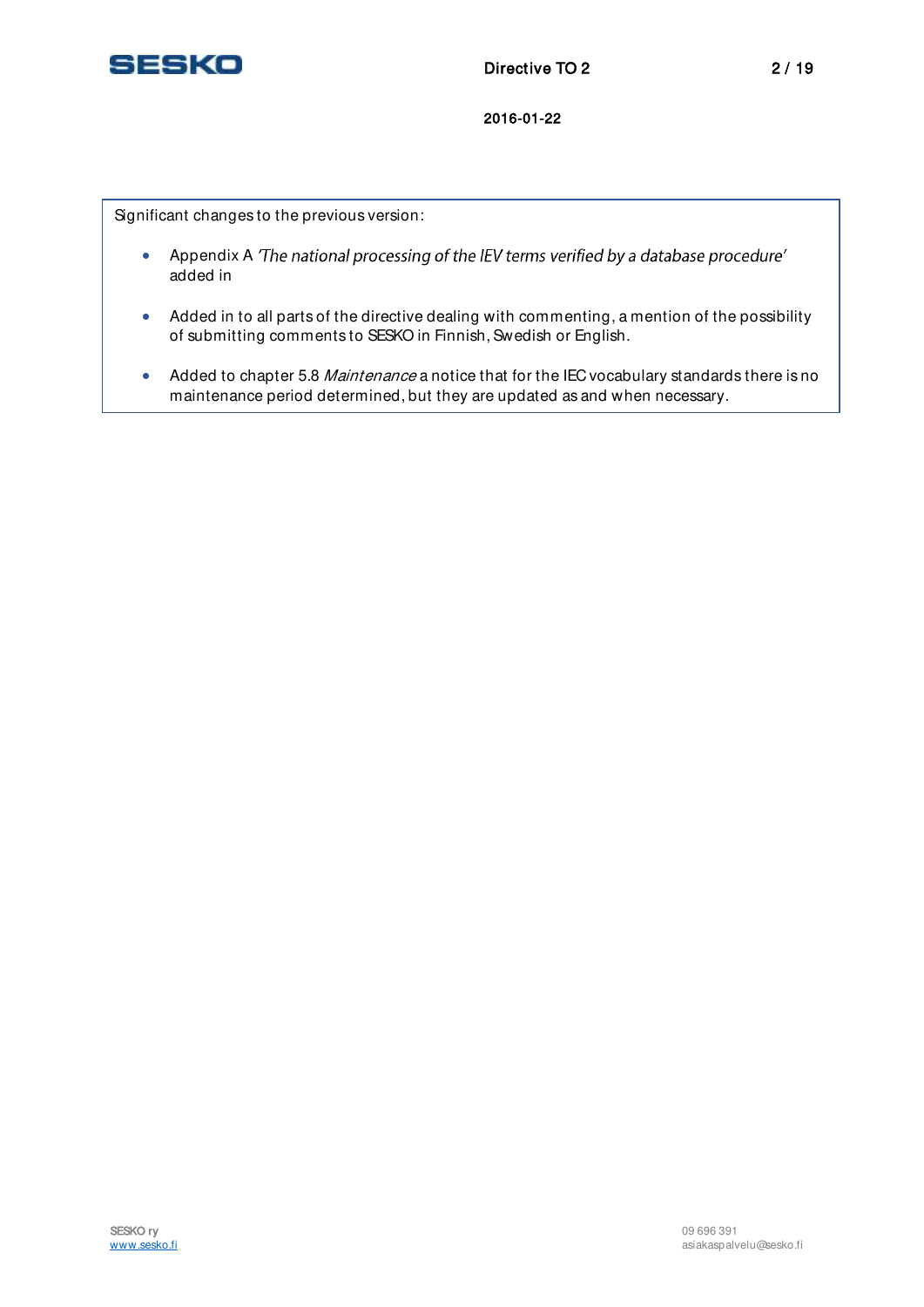

### **INTRODUCTION**

This directive handles taking part in the IEC standardization work. The primary objective of this directive is to guide members of Finnish expert groups in standard preparation. IEC activity and its publications are also briefly introduced in this directive. The directive also describes different standardization documents and their significance, as well as means necessary to ensure that the Finnish views are included in the standard preparation work.

The IEC strives to speed and efficiency in publication preparation. Due to this, the IEC committees only use electronic documentation when sharing documents, and for commenting and votes. Efficient preparation also requires meeting deadlines and presenting matters in their correct form. The IEC documents are shared through the website [www.iec.ch.](http://www.iec.ch/) The website also holds comprehensive quidelines on the IEC [activity.](http://www.iec.ch/standardsdev/how/?ref=menu) This directive acts as a fulfilment to the IEC guidelines, ensuring that the Finland's part of the work is executed in the most flexible and efficient way.

The overview of SESKO standardization work and organisation is included in directive TO 1, Taking part in the SESKO activity. Taking part in the CENELEC activity is introduced in directive TO 3. These directives can be found in Finnish on the SESKO website [\(www.sesko.fi\)](http://www.sesko.fi/) in the section Osallistuminen  $\rightarrow$  [Ohjeita asiantuntijoille](http://www.sesko.fi/osallistuminen/ohjeita_asiantuntijoille) and in English [News and viewpoints -> SESKO Directives.](http://www.sesko.fi/en/news_and_viewpoints/sesko_directives)

### 1 IEC OVERVIEW

Founded in 1906, *the [International Electrotechnical Commission](http://www.iec.ch/)* (IEC) is the organisation for international electrical and electronic standardization. There are currently [83 member countries](http://www.iec.ch/dyn/www/f?p=103:5:17364986109865:::::) (2016-02) in the IEC. In addition, the IEC offers an [Affiliate Country](http://www.iec.ch/dyn/www/f?p=103:9:8999596643936:::::) programme for developing countries in which it currently has 84 members (2016-02). IEC standards are the basis for national regulations and standards in over a hundred countries. The member countries are equal in all the technical and administrative governing bodies of the organisation and each country has one vote.

IEC publishes international electrical and electrotechnical IEC standards. There are altogether approximately [7 000 IEC publications,](http://www.iec.ch/about/activities/facts.htm) out of which approximately 6 100 are actual standards. Almost all IEC standard proposals are implemented through incorporation in European EN standards and then national SFS-EN standards.

IEC activity also include[s conformity assessment,](http://www.iec.ch/conformity/?ref=menu) which is divided to [IECEE](http://www.iecee.org/) system which covers with electrical safety, [IECQ](http://www.iecq.org/index.htm) system which covers electronic components, [IECEx s](http://www.iecex.com/)ystem for equipment for use in explosive atmospheres, as well as the [IECRE](http://www.iecre.org/) system (IEC Renewable Energy) for solar, wind and marine energy systems.

### IEC statutes and rules of procedure

IEC activity is regulated by the following statutes and rules of procedure:

[Statutes and Rules of Procedure](http://www.iec.ch/members_experts/refdocs/iec/stat_2001-2015e.pdf), rules relating to the IEC administration.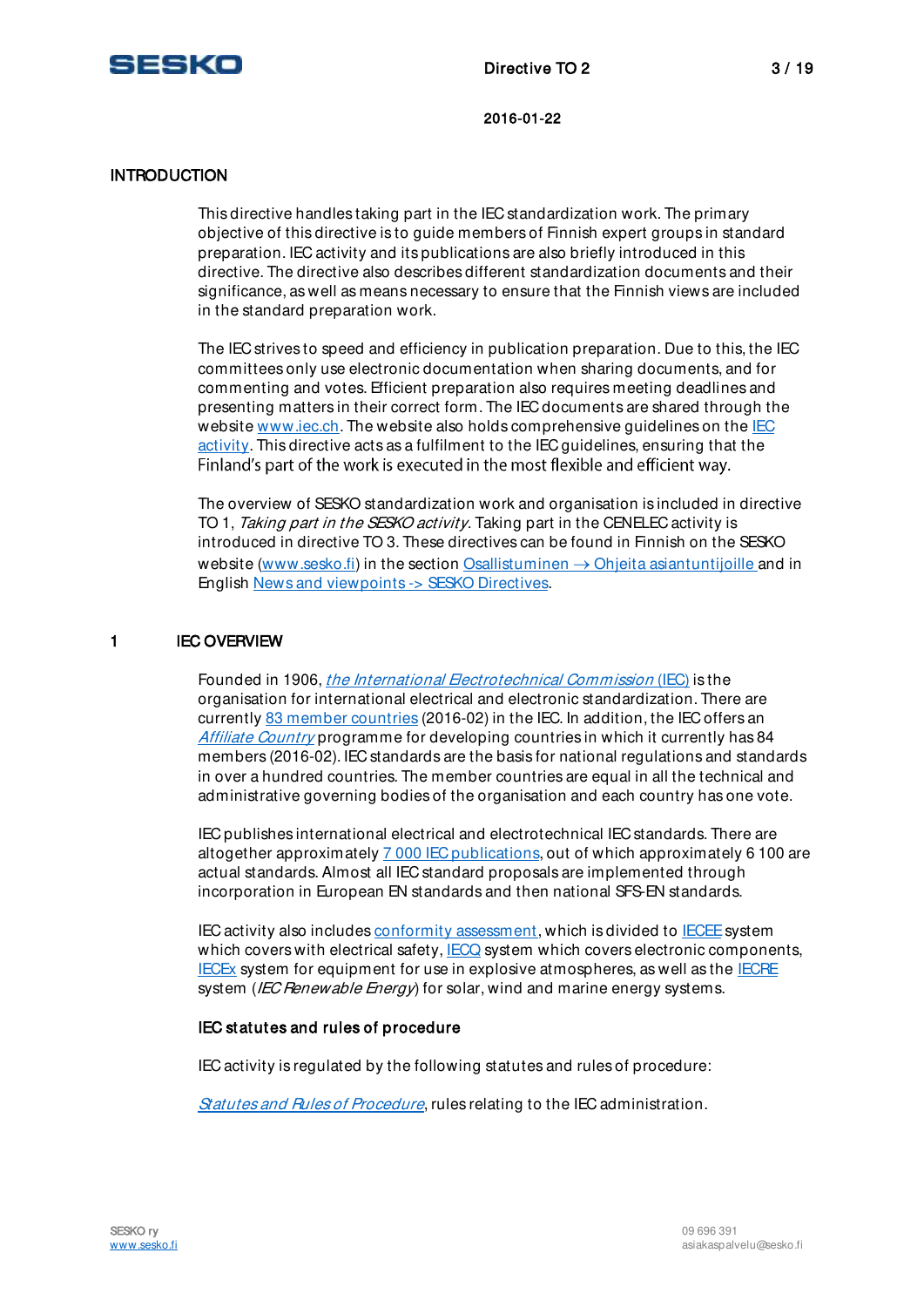

IEC/ISO Directives, rules regulating the committee activity and standard creation

- Part 1: [Procedures for the technical work](http://www.iec.ch/members_experts/refdocs/iec/isoiecdir-1%7Bed11.0%7Den.pdf)
- Part 2: [Rules for the structure and drafting of International Standards](http://www.iec.ch/members_experts/refdocs/iec/isoiec-dir2%7Bed6.0%7Den.pdf)
- ISO/IEC Directives, [IEC Supplement, Procedures specific to IEC](http://www.iec.ch/members_experts/refdocs/iec/isoiecdir-iecsup%7Bed9.0%7Den.pdf)

The documents can be found on the IEC website: [http://www.iec.ch/members\\_experts/refdocs/](http://www.iec.ch/members_experts/refdocs/)

Newsletters relating to administrative activity can be found here: <http://www.iec.ch/dyn/www/f?p=103:96:0#2> (Most recent ACs and Selected ACs)

Overview of the IEC structure and administration can be seen in image 1 below.



Image 1 - IEC organisation

The supreme governing body in the IEC is the *[Council](http://www.iec.ch/dyn/www/f?p=103:65:0::::FSP_ORG_ID,FSP_LANG_ID:3227,25)*, which has representatives from each of the member countries. The responsibility for day-to-day management and operational functions has been delegated to the *[Council Board](http://www.iec.ch/dyn/www/f?p=103:47:0::::FSP_ORG_ID,FSP_LANG_ID:3254,25)* (CB) which has 15 members. The decisions of the *Council* and the *CB* are executed by the *Executive* [Committee](http://www.iec.ch/dyn/www/f?p=103:47:0::::FSP_ORG_ID,FSP_LANG_ID:3255,25), which comprises of the IEC President, Vice Presidents, Treasurer and General Secretary. The day-to-day work is managed by the IEC [Central Office](http://www.iec.ch/about/locations/iec-co/) (CO).

The standard creation is supervised by *[Standardization Management Board](http://www.iec.ch/dyn/www/f?p=103:47:0::::FSP_ORG_ID,FSP_LANG_ID:3228,25)* (SMB). Underneath the SMB are the technical committees, that in turn are responsible for the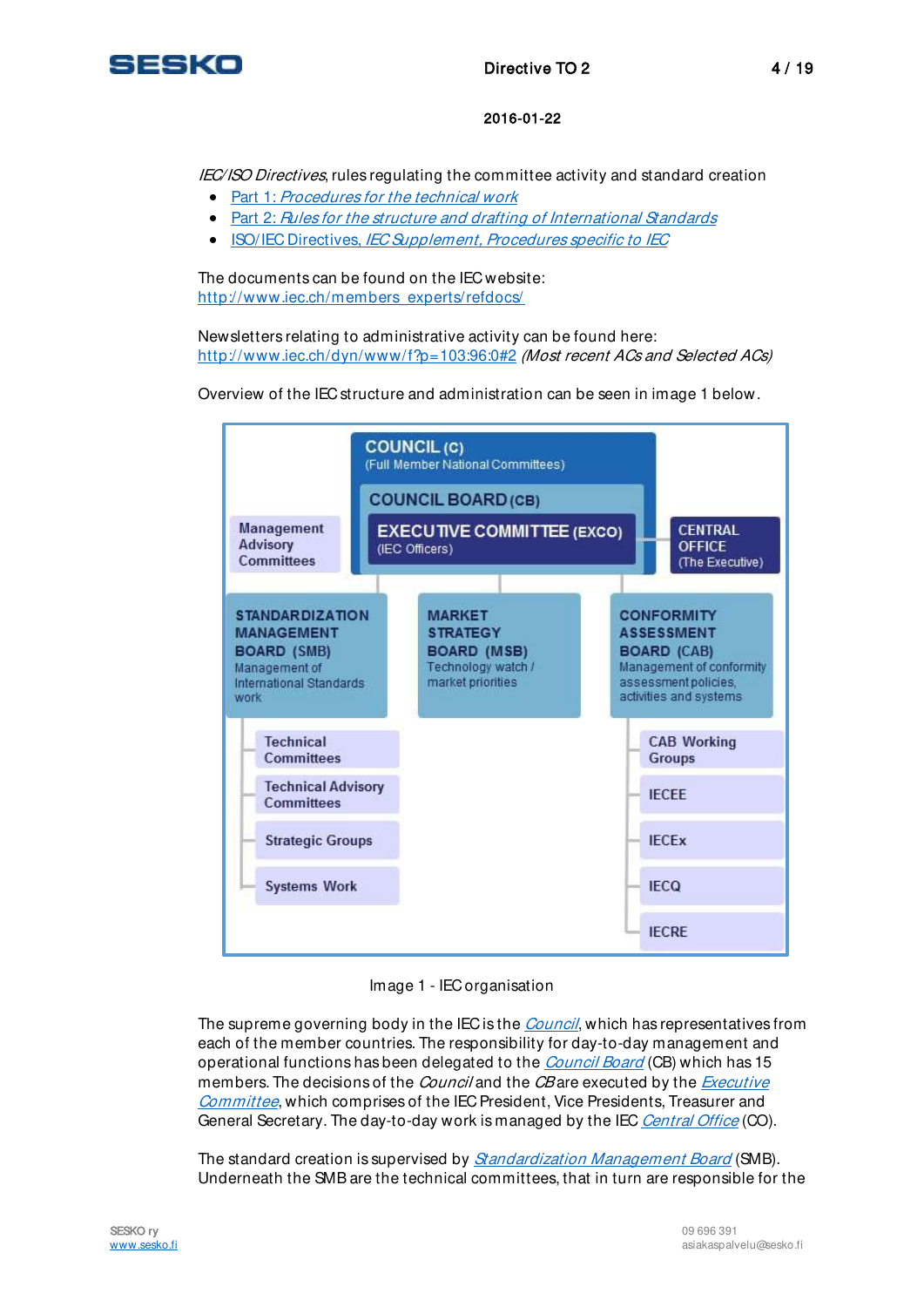

actual standard preparation. IEC has altogether 174 [technical committees](http://www.iec.ch/dyn/www/f?p=103:62:6415649034000:::::) and subcommittees, which have over 1 300 (2016-02) working groups. There are also advisory committees working under the SMB for which members are selected separately.

The IEC SMB can set up different kinds of advisory groups. These sort of groups are usually founded when standardization is being started in a new field of technology.

This directive concentrates on the technical committee activity. In Finland, technical committee participation is done through the national committee, SESKO.

# 2 ORGANISING THE IEC TECHNICAL WORK

### 2.1 Technical committees, subcommittees and systems committees

IEC has technical committees (TC) and systems committees (SyC) for different sectors of electrotechnology. A committee can be subdivided into subcommittees (SC) by subject matter. If necessary, IEC can set up a project committee (PC) to develop a standard if the work proposal does not fall under an existing TC/ SC/SyC committee's field of business.

In between meetings the chairman and secretary of an IEC technical committee or subcommittee manage, together with the **IEC Central Office** (CO), the communication on standard proposal development towards the national committees of the member countries; SESKO in Finland. SESKO in its turn forwards the information to Finnish experts.

### 2.2 P- or O-membership in the IEC system

The Finnish national committee SESKO can be a participating member (P-member) or an observer (O-member) of an IEC technical committee, systems committee, subcommittee or project committee. The decision of the membership level is made within SESKO. The following table depicts the duties and restrictions relating to each membership:

| Activity                           | P-member           | O-member                             |  |
|------------------------------------|--------------------|--------------------------------------|--|
| Responding to enquiry              | voluntary          | voluntary                            |  |
| Voting                             | obligatory         | voluntary                            |  |
| Given votes taken into<br>account  | taken into account | only partially taken into<br>account |  |
| Meeting participation              | obligatory         | voluntary<br>not possible            |  |
| Participation in working<br>groups | possible           |                                      |  |

Table 1: The rights and obligations of the IEC P- and O-member

It should be noted, that only a P-member has influence. However, a P-member should always vote and take part in committee meetings. If this is neglected, the IEC can switch a P-membership to an O-membership.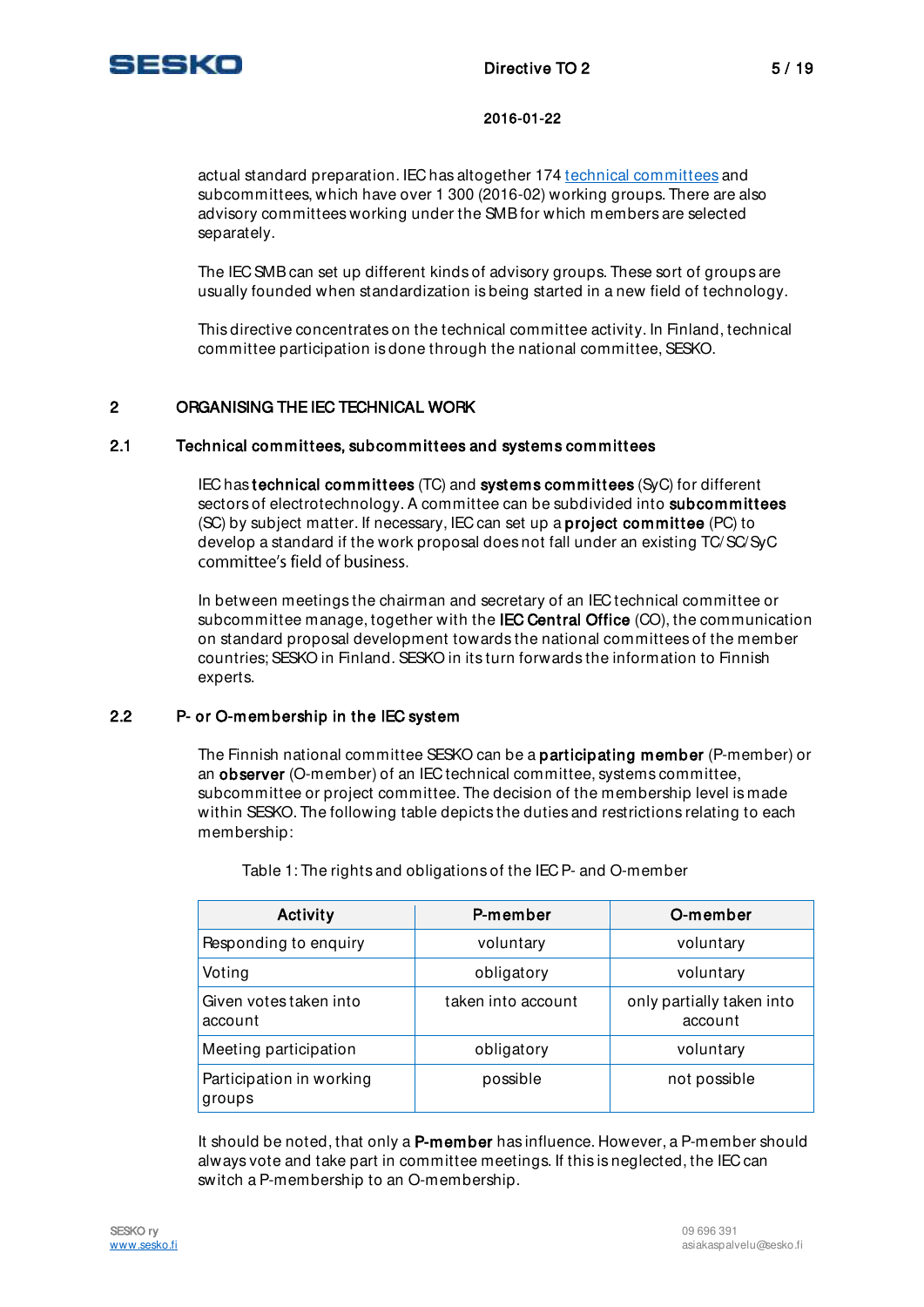

# 2.3 Working groups and standard maintenance teams

The IEC technical committees and subcommittees set up working groups (WC) or project teams (PT) to prepare standard proposals or parts of them, and appoint them convenors. The member countries may appoint their expert as a member of a working group. SESKO always handles the naming of the Finnish members.

Working groups communicates member to member directly via email or using the *IEC* [Collaboration Tool](http://collaboration.iec.ch/), the document server on the IEC website. In the working group stage the documents do not get delivered to SESKO.

A maintenance team (MT) is set up to work on a new edition of an existing standard or an update. If a suitable working group that the updating work can be directed to already exists, the working group will be changed to a maintenance team. A maintenance team can be joined via SESKO.

### 2.4 Publications prepared by the IEC

International standards are usually created as a result of the IEC technical work. An international standard published by the IEC should be treated as a recommendation.

Please note. CENELEC enforces a majority of the IEC standards as European EN standards, which may have a definitive position in application of directive requirements. In Finland the EN standards are used as they are or as SFS-EN standards.

If it is not necessary or possible to publish the actual standard, for example when quicker turnaround is needed or sufficient consensus not reached, it is possible to use different forms of IEC publication.

The publications are **bilingual** (English  $+$  French) and numbered by a running number regardless of the subject matter. However, often the standards relating to the same subject form a series of standards.

According to a contract between IEC and ISO, the numbers  $60000 - 79999$  are reserved for IEC publications. 60 000 has been added even to the old IEC publications, for example IEC standard 28 on resistance for copper from the year 1925 is now coded IEC 60028.

Publications can also form series in which **parts** and **sections** are separated by a hyphen, for example IEC 61300-1 and IEC 61300-2-6. Usually the general requirements are detailed in part 1 which are then further defined as special requirements in other parts.

If a new edition of a standard is published the numbering stays as it is, but the edition is changed, for example IEC 60439-1 Ed. 4.0. If a standard is to be defined accurately, it must, in addition to the standard number, have the edition or publication year, for example IEC 61439-1 Ed.1.0 (2009). Amendments made to publications, which are published separately, must be marked by a running number, for example IEC 61540 Amendment 1 (in text: IEC 61540 -am1). In amendments it is important to take into account the edition and timing so that the reference is done accurately. IEC also publishes combined versions of standards and associated amendments. For example, the IEC 60349-4 ed. 1.2 includes the first edition of the standard published in 1990, amendment 1 published in 1995 and amendment 2 published in 1999. The number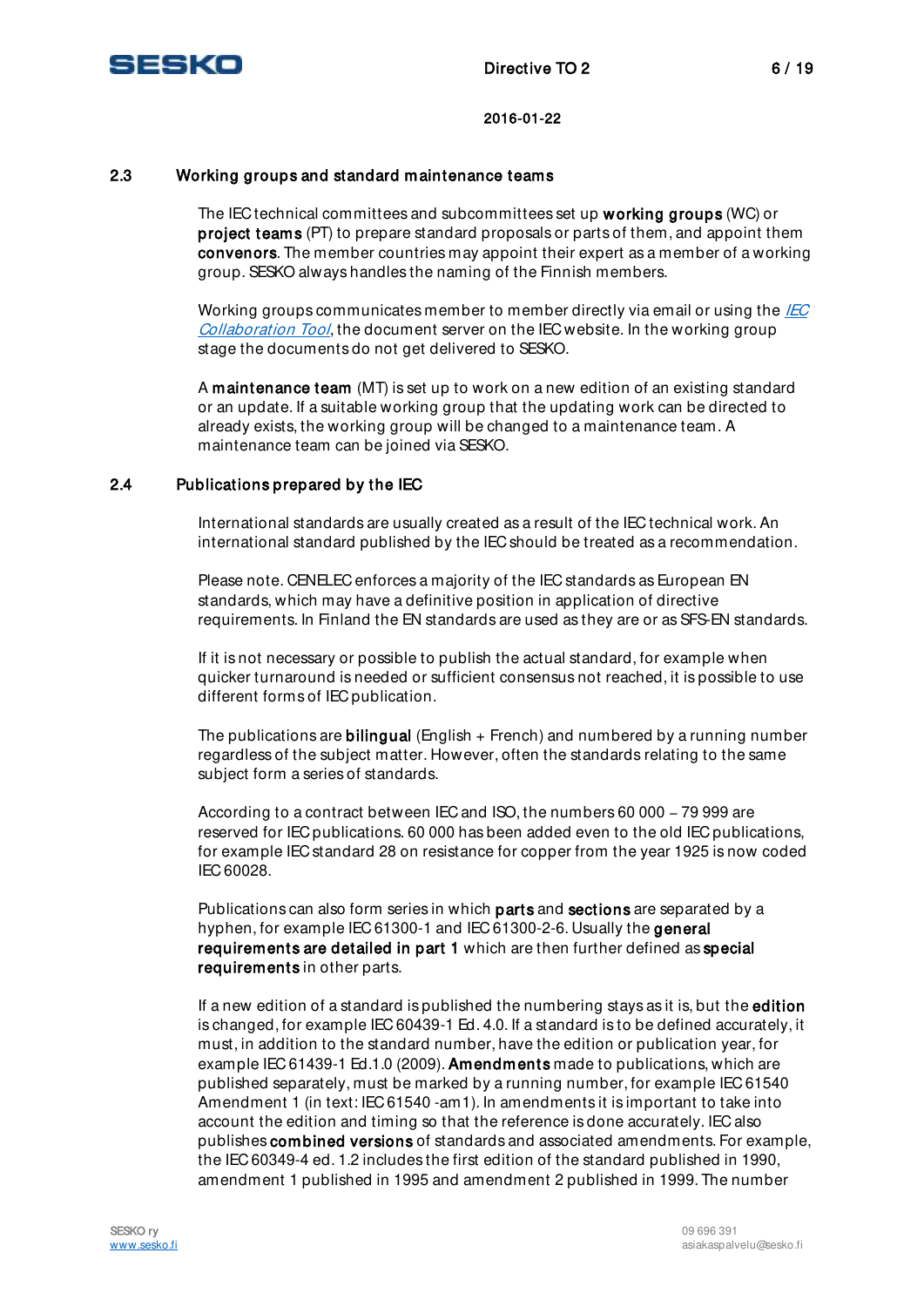

after the full stop (usually 0, 1 or 2) therefore indicates the number of amendments included in the publication. Usually there can only be two amendments. Third amendment leads to a new edition to be created.

When creating IEC standards the aim is that they would be used globally as they stand. It is often however not possible to create uniform standards due to the differences in technical infrastructure or climate in different countries. In these cases, an EDR (essential differences in requirements) part can be included. If the exceptions apply to a large market sector, the EDR is a part of the standard or a normative annex. If the exception applies to a smaller area, it can be included as an informative annex.

Exceptions for separate countries can be presented as a special requirement for said country as a "in some countries clause". This can be done due to the fact that an IEC standard is essentially only a recommendation.

#### 2.4.1 IEC Standard

An IEC standard is a consensus-based normative document approved by the representatives of the national committees in the CDV and FDIS stages.

IEC standards are published by the IEC Central Office.

### 2.4.2 IEC Guide

Published document which addresses informative subjects associated with international standards, for example horizontal standard application.

#### 2.4.3 IEC Technical Specification - TS

A document which is published when there is insufficient support for standard publication, subject is still ongoing technical development, or if for some other reason standard preparation is only possible in the not so near future. A technical specification cannot contradict a standard. It can be considered as a pre-standard. The validity of a technical specification must be examined within three years of its publication. It is then that it can be technical specification can be transformed into a standard, reconfirmed for a further three years, or withdrawn. In certain situations, a standard proposal that has not been approved in the final vote (FDIS) can also be published as a technical specification.

#### $2.4.4$  IEC Publicly Available Specification - IEC-PAS

A technical specification which doesn't fulfil the standard requirements but is publically available and has been developed in an organisation which follows the determined procedures. A technical committee or a subcommittee can create a PAS publication or use a publication created by a third party.

#### 2.4.5 IEC Technical Report - TR

A technical report is a document approved by the IEC which has informational content which is not suitable to be published as a standard or a technical specification. Technical reports can for example contain data obtained from a survey carried out among national committees, data of work in other organisations or data on "the state of the art" in relation to a particular field.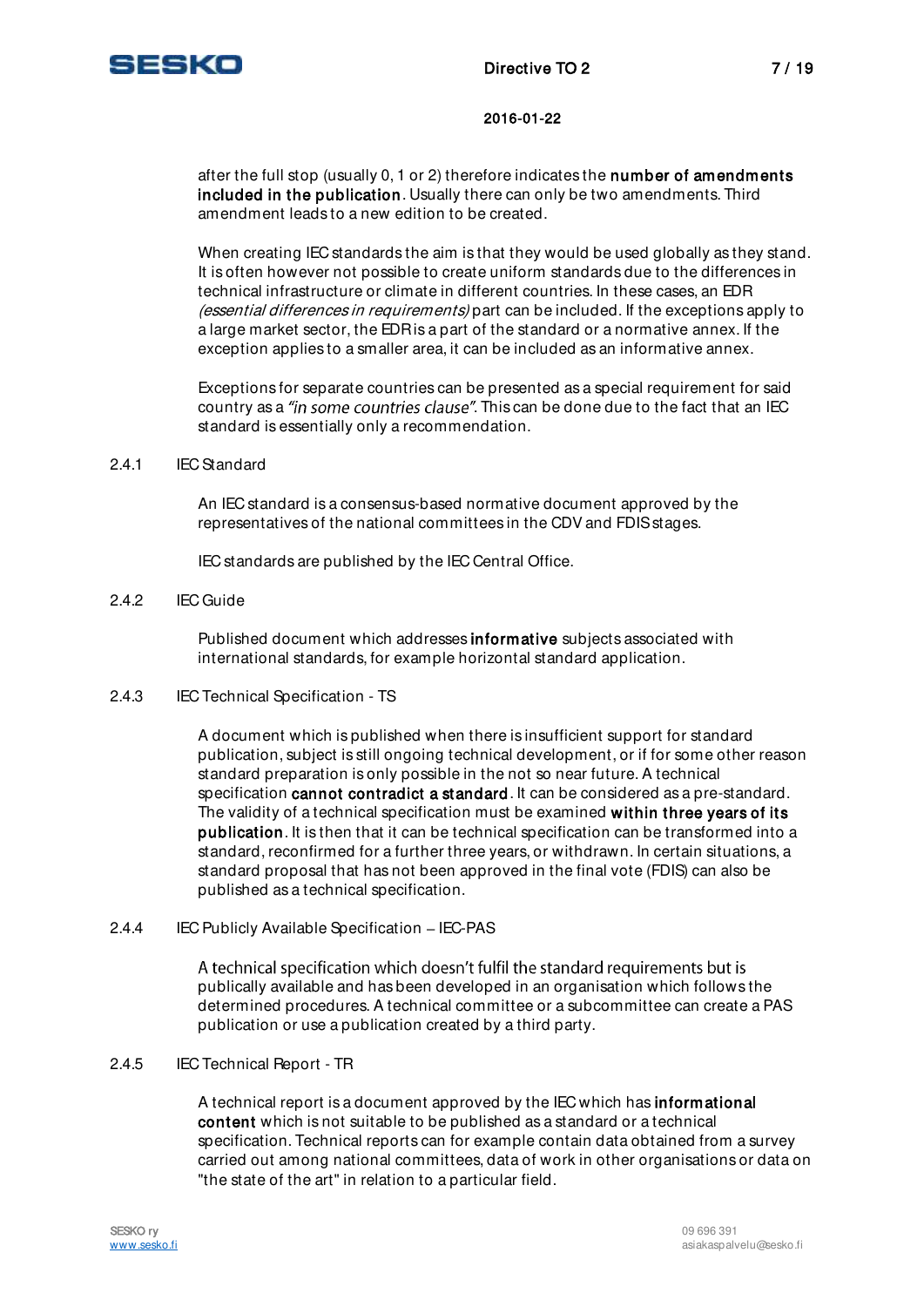

# 3 FINNISH REPRESENTATION IN THE IEC

IEC members are national committees (NCs) which are usually the electrical standardization organisation of their countries. SESKO ry represents Finland in the IEC. The SESKO chairman of the Board acts as the president of the Finnish national committee and the secretary is the SESKO Managing Director.

**SESKO** 

- represents Finland in the IEC governing bodies
- organises the Finnish experts to taking part in the IEC activity
- appoints Finnish experts to
	- o the committee meetings (as a representative of Finland)
	- o members of the working groups and maintenance teams (personal representation).

The SESKO office forms a communication channel to the IEC, executes the different standard preparation stages in Finland, organises the national enquiry rounds, responds to votes, and forwards the Finnish expert comments to the IEC. The SESKO office serves the Finns taking part in the IEC activity. All official Finnish comments are delivered through the SESKO office. Members of the working groups who represent their own personal field of expertise follow the agreed ways of working of their working group.

### 4 FOLLOW-UP GROUPS AND COMMITTEES

National standardization committees (SK) are formed in the standardization areas that Finland has a wide interest in. The committees always have a chairman and a secretary. The secretary is often a representative of the SESKO office, and if the secretary comes from the outside, the SESKO office will appoint a contact person for the committee. A list of the committees, their chairmen, secretaries and members, as well as the SESKO contact persons can be found on the SESKO committee and followup group catalogue.

A committee convenes when necessary, can set up working groups and otherwise independently determine its ways of working. The committee processes standard proposals, perform commenting where necessary and decides on the Finnish vote. If the SESKO committee has no planned meeting when a proposal requires commenting, the commenting can be agreed upon via email. The final comment is decided on by the committee chairman, secretary and the IEC office contact person.

SESKO has a correspondent Finnish follow-up group for each IEC technical committee and subcommittee. Every follow-up group has a so called contact person, who is elected from the members of said follow-up group. Usually the contact person is a person actively taking part in the standardization work, who is able to take part in, for example, international meetings. A follow-up group is equivalent to a national standardization committee if one exists.

A SESKO office contact person is appointed to each follow-up group. A follow-up group is responsible for defining the Finnish opinion and collecting the Finnish comments for votes and proposals exactly as a committee would. The follow-up group does not usually convene but forms its opinions via email, so that all members deliver their position to the **contact person**, who then collates and coordinates the Finnish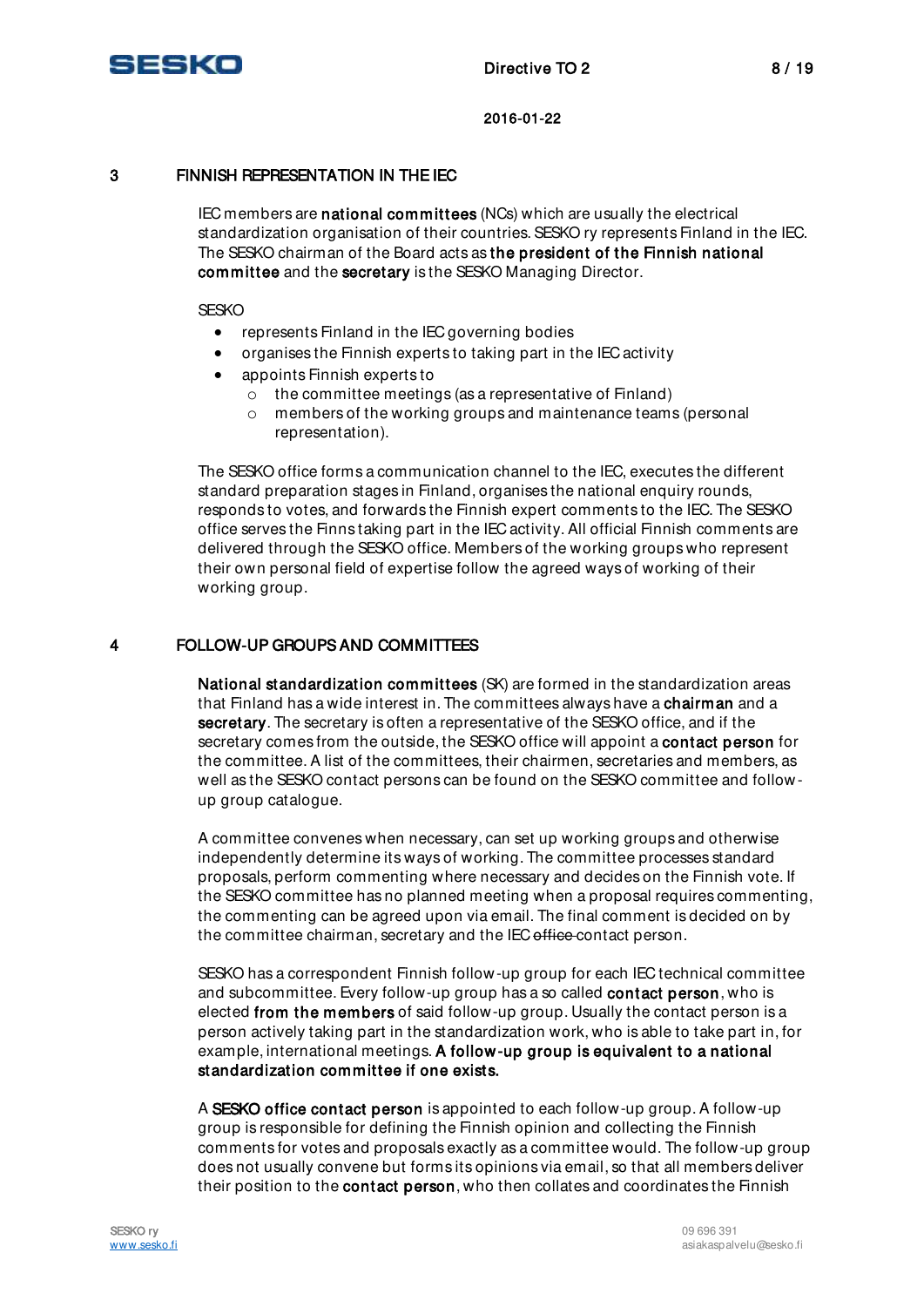

response. The comments can be provided in Finnish, Swedish or English. The comments can be discussed if necessary and it should be ensured that all the members of the follow-up group agree on them. The committee secretary or contact person collates all the committee or follow-up group comments. There is a template for commenting on the IEC website, *[Form comments.doc](http://www.iec.ch/standardsdev/resources/forms_templates/documents/Form-Comments.doc)*, on which the comments should be recorded. The comments are delivered to SESKO office contact person via email along with the voting instruction. Without changing the subject matter, they are then forwarded to IEC. It should be noted, that reasoning must be provided for all negative responses to votes (CVD, FDIS).

# 5 DOCUMENTATION AND STAGES OF WORK

All technical documentation in relation to the IEC standard preparation, apart from the working group documents of the IEC technical committees, are available on the IEC website. The follow-up group members can request access rights needed for the reading and downloading of the documents from the SESKO office.

Live IEC votes can be found on the SESKO website (in Finnish): Osallistuminen  $\rightarrow$  Ajankohtaiset lausunnot ja äänestykset

It should be noted, that IEC removes the FDIS proposals from its server after the voting has ended. If these are needed later for, for example, international meetings, they should be copied over to be used later.

The standard preparation process in line with the **[ISO/IEC Directives part 1](http://www.iec.ch/members_experts/refdocs/iec/isoiecdir-1%7Bed11.0%7Den.pdf)** is detailed in table 2 (see chapters  $6.1 - 6.8$ ).

| Stages of an IEC standard proposal |                   |                                    |              |  |  |  |
|------------------------------------|-------------------|------------------------------------|--------------|--|--|--|
| Stages                             |                   | Document                           |              |  |  |  |
| Name in Finnish                    | Name in English   | Name                               | Abbreviation |  |  |  |
| esivaihe                           | preliminary stage | preliminary work item              | PWI          |  |  |  |
| ehdotusvaihe                       | proposal stage    | new work item proposal             | <b>NP</b>    |  |  |  |
| valmisteluvaihe                    | preparatory stage | working draft(s)                   | <b>WD</b>    |  |  |  |
| komiteavaihe                       | committee stage   | committee draft(s)                 | CD           |  |  |  |
| äänestysvaihe                      | enquiry stage     | committee draft for vote           | <b>CDV</b>   |  |  |  |
| hyväksymisvaihe                    | approval stage    | final draft international standard | <b>FDIS</b>  |  |  |  |
| julkaisuvaihe                      | publication stage | international standard             | IEC 6nnnn    |  |  |  |

Table 2 - Stages of an IEC standard proposal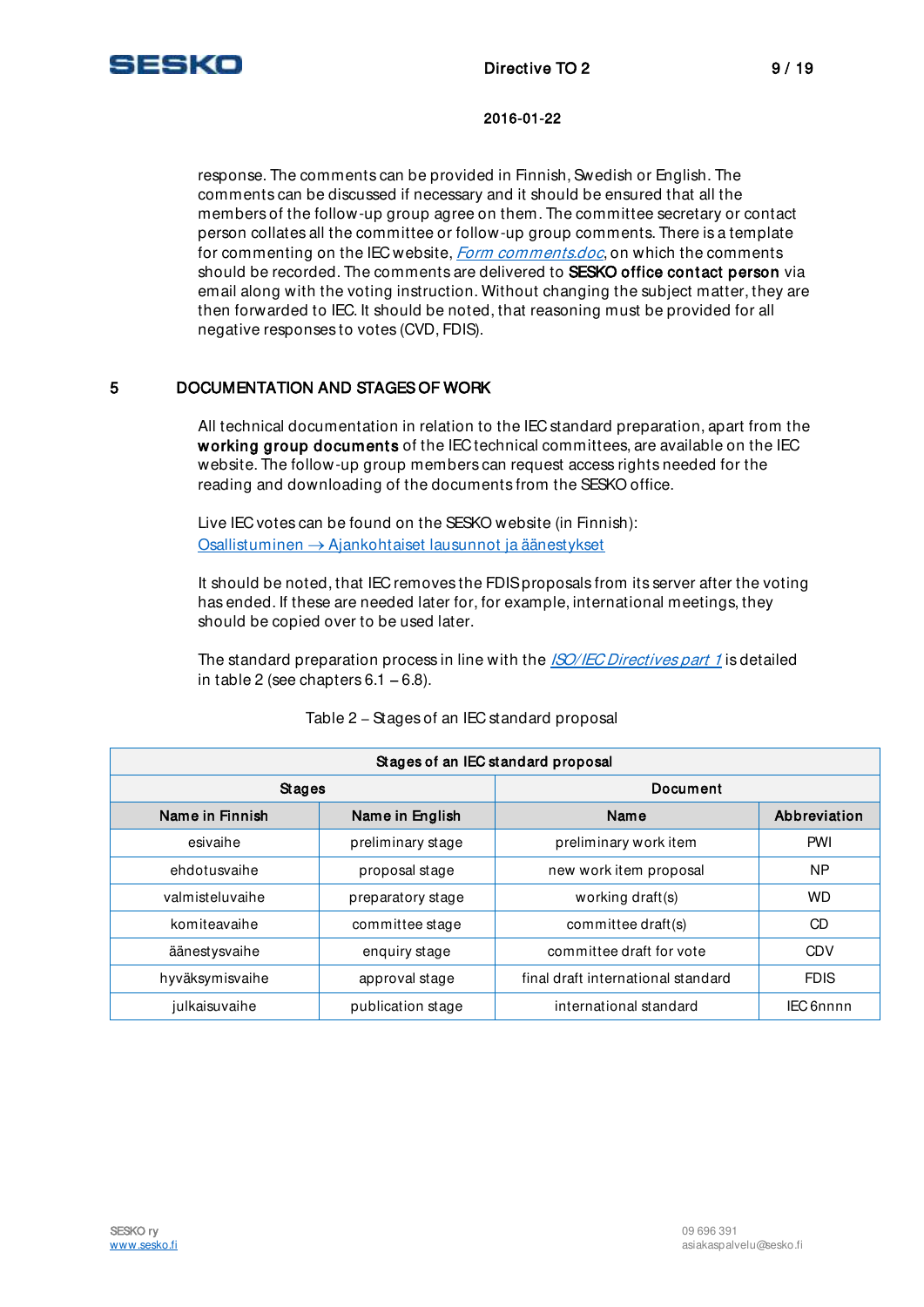

### 5.1 Preliminary stage

A work item can be in the preliminary stage waiting for a working group to start work or to be processed by an international body, for example an industry association.

If it is discovered in the beginning that the work item is not yet topical or is still work in progress, the new work item proposal (NP) can be moved to preliminary stage.

The preliminary stage is however always on the working group agenda and the working group can recommend that the committee moves the work item to the proposal stage once the time is right.

Moving a work item from preliminary stage to proposal stage is always a technical committee decision.

Many committees get feedback for their proposals or existing standards from the national committees before starting the standard creation and especially before a maintenance round for an existing standard (see chapter 5.8). These documents are called questionnaires (Q) or document for comments (DC). From the point of view of the technical preparation of a standard, these are important documents and worth keeping an eye on.

### 5.2 Proposal stage

A new work item proposal is a proposal for new standard or a new part of an existing standard series.

Please note. The updates to existing standards are done through standard maintenance (see chapter 5.8).

A proposal for new work is done through the IEC Central Office. It can be proposed by a national committee of a member country, IEC technical committee, subcommittee or their working group. A national standardization committee or a follow-up group can propose a new work item to SESKO for example based on a proposal from a company. New work item proposal to IEC is submitted on a templated form which determines, amongst others, the target dates for the first CD and the completed standards, and the project lead. The proposal should include a preliminary proposal for standard text or at least the framework of the contents.

The proposal for new work item will be voted on. Members are able to also provide comments on the proposal when voting. At this stage it is possible to influence the contents of the work item to be given to the working group. The possible EDR and "in" some countries clause" suggestions should be made at this stage.

The new work item is approved if a simple majority of the committee's P-members approve the new work item. In addition, for committees with 16 or less P-members, a minimum of four experts and for committees with 17 or more P-members, a minimum of five experts must commit to actively take part in the project in the working group preparing the proposal. The commenting and voting period is three months and the result of the vote is published with under the code RVN.

If the proposal is believed to be technically mature enough for a CDV vote, it can, to speed up the preparation process, to be simultaneously released for NP and CDV vote.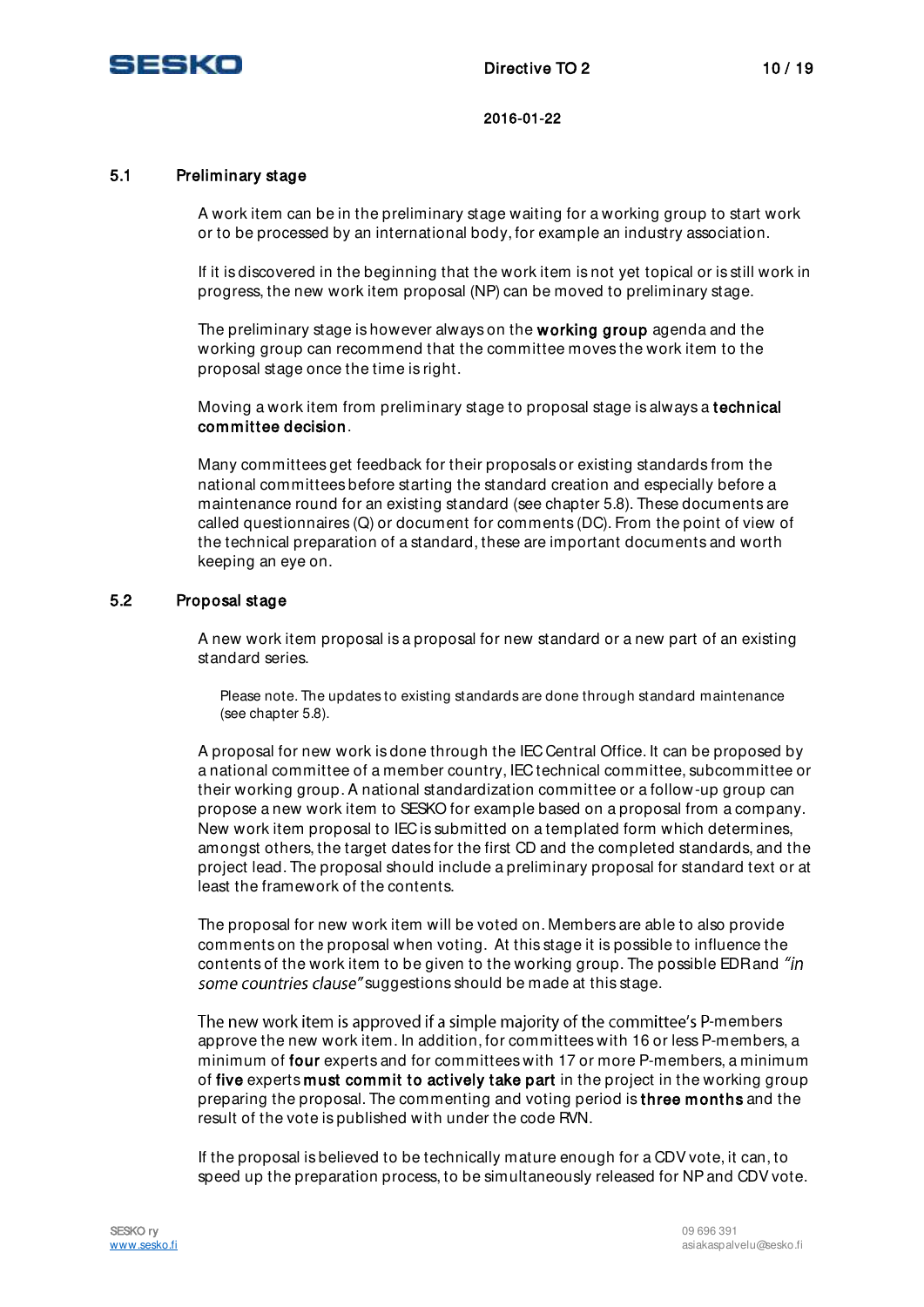

The voting period is three months. If the proposal gets dismissed in the NP vote, the CDV vote gets cancelled. If the NP is approved, the proposal is seen to be in the CDV stage and the preparations are continued accordingly.

### 5.3 Preparatory stage

In the preparatory stage a working group prepares the standard proposal. The working group holds meetings and the members circulate standard proposals that are internal for the group and only available for the working group members. This is the most crucial stage for the contents of the standard. People with special interest for the item should apply to join the working group. Actively taking part in working group work guarantees the best possibility to influence things. The first CD proposal should, according to IEC guidelines, be completed within 24 months of starting the work.

Please note. There is a document server (*[IEC Collaboration Tool](http://collaborationclc.iec.ch/)*) available for the working groups to use on the IEC website. The access for the working group folder is granted to the group members automatically when the working group is appointed.

### 5.4 Committee stage

The standard proposal prepared by the working group is submitted to the member countries for commenting. The abbreviation CD (committee draft) can be found in the standard proposal (for example 18/1435/CD). Sometimes the proposal can be shared by several committees. A compilation of comments (CC) is published once comments have been received and summarised.

There can be several CD proposals of the same working item, always corrected according to the previous feedback. The commenting period for the first committee draft is  $2 - 4$  months and the later ones three months.

CD stage is practically the stage when national committees/follow-up groups and their experts can still make significant changes to the standard. That is why it is necessary to articulate all the essential improvements and change suggestions in this stage. In this stage it is still possible to influence the technical content, wording and presentation of the standard. The comments for the proposals should be given in the CD stage at the latest. If the commenting has not been completed in the CD stage, it is inconsistent, and often pointless, to oppose to it in CDV and FDIS stages.

A member of a follow-up group or a committee should familiarise themselves with the proposal at this stage and present their comments in a committee meeting or forward them to the contact person of the follow-up group. The comments of different members are processed in the committee meeting. The contact person collates all the comments received and they will form the official Finnish opinion. The comments can be presented to the committee secretary, contact person of the follow-up group or a SESKO office contact person in Finnish, Swedish or English.

# 5.5 Enquiry stage

Once the committee agrees that the CD comments have been sufficiently incorporated in the standard proposal, the committee draft is released for vote. In enquiry stage the member countries get sent a committee draft for vote, a CDV (for example 20/210/CDV). In this vote it is decided whether the proposal can be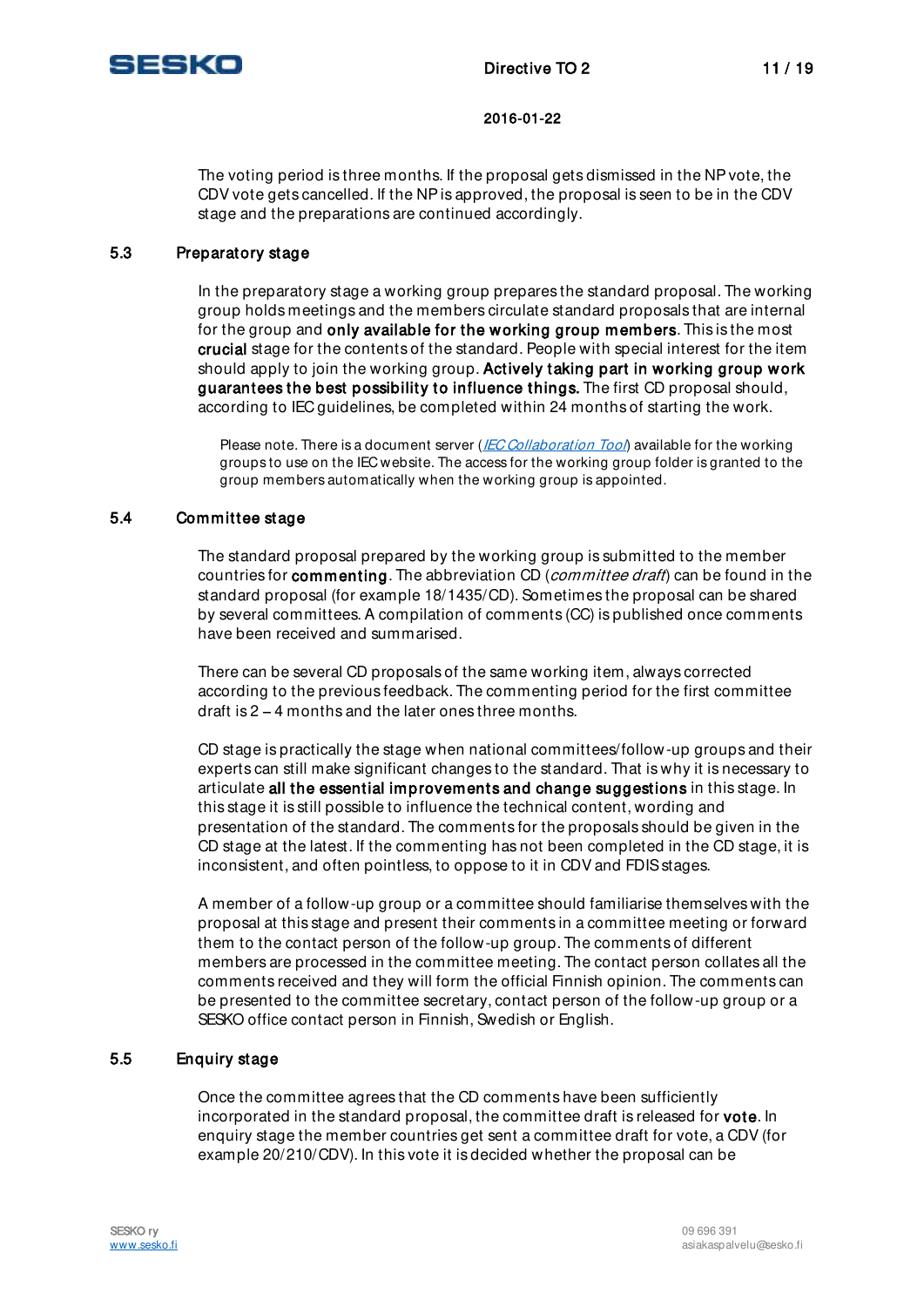

transferred to the final vote i.e. the FDIS stage. The voting period for the CDV stage is three months (the committee can extend this to five months if necessary).

Please note. This stage is often parallel to CENELEC process (see SESKO directive TO 3). In the CDV stage significant changes cannot be made to the standard for practical reasons but the changes should be editorial and of course clear mistakes will be corrected.

The most important thing to investigate in the CDV stage is how the comments given in the CD stage have been incorporated and, based on that, a decision should be made on whether the standard proposal can be approved. The editorial changes (correcting typos, wordings and presentation) are fairly easy to incorporate at this stage. However, changes to the technical content are challenging. If there are significant reasons to give feedback on the technical content in the CDV stage, it is worth voting against the proposal.

The CDV proposals are processed in the SESKO committees and follow-up groups in the same way as the CD proposals. There must be technical reason for opposing a proposal. The contact person of the follow-up group decides on the Finnish vote. The comments can be sent to the committee secretary, contact person of the follow-up group or the SESKO office contact person in Finnish, Swedish or English.

Others than the committee and follow-up group members can also comment on the IEC proposals through the *Public Commenting* service. It is possible to comment on all open CDV proposals through this service and all comments given will be forwarded to SESKO.

The SESKO office handles the voting.

If the CDV proposal gets unanimous support, it can with a committee decision move straight to publication stage. The FDIS stage can then be left out.

A CDV proposal moves to the final vote, if the minimum of 2/3 of the P-members vote in its favour and the number of negative votes cast does not exceed 1/4 of all the votes cast. The results of the vote and comments given are published as a summary. The code for this document is RVC.

### 5.6 Approval stage

The committee approved standard proposal, Final Draft International Standard abbreviated as FDIS (for example 46C/543/FDIS), is sent for the final vote. The voting period for a FDIS is two months.

No comments, not even editorial ones, should be submitted in the final FDIS vote. Reasoning must be provided for each negative vote, which can be similar to the statements supplied for the CD and NP proposals.

Please note. A FDIS proposal is often parallel to CENELEC process (see SESKO directive TO 3).

The FDIS proposals are processed in the SESKO committees and follow-up groups in similar manner to the CD and CDV proposals. A negative vote to the proposal must include technical reasoning. If the vote is in favour of the proposal, no comments can be added in. The comments can be sent to the committee secretary, contact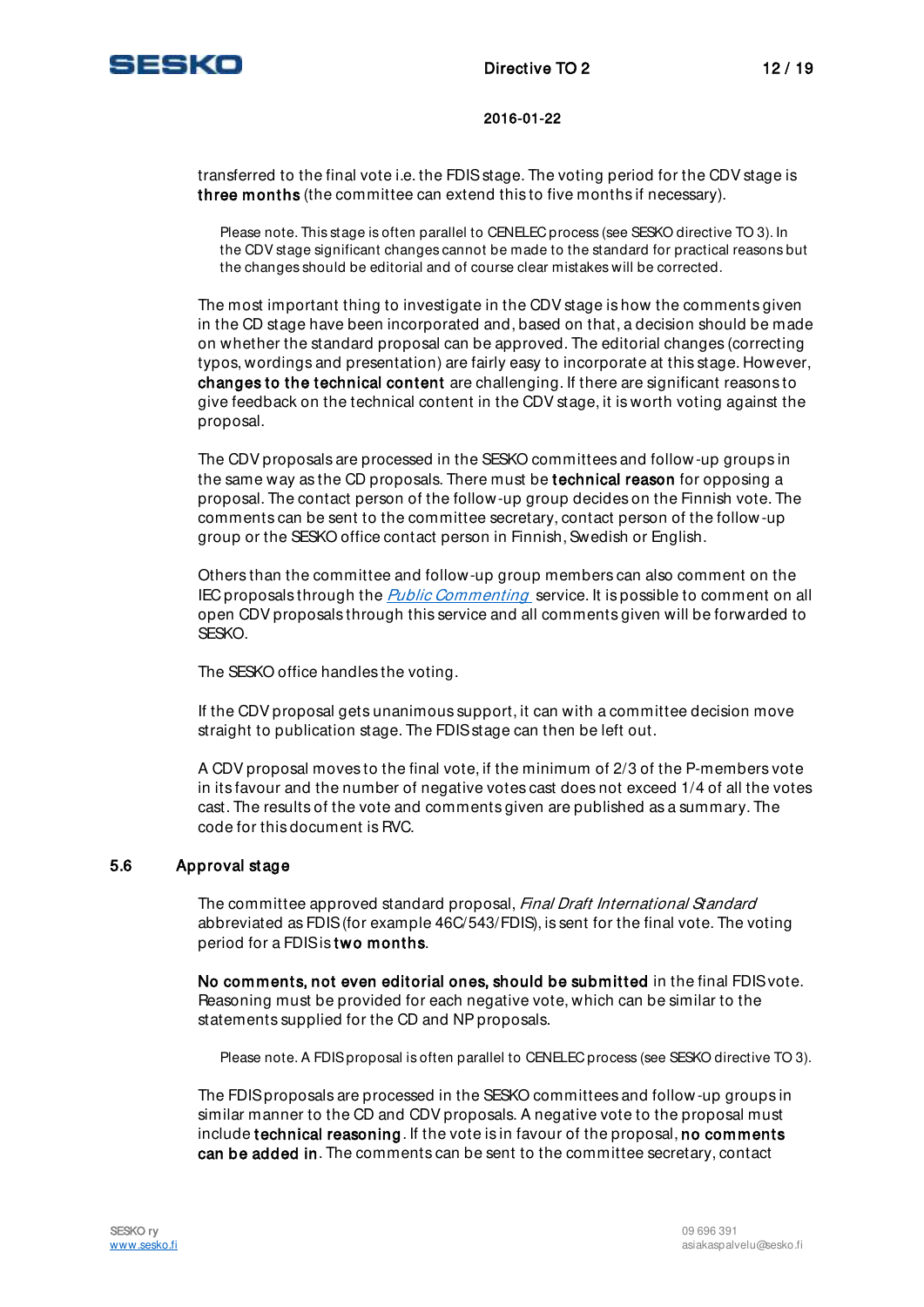

person of the follow-up group or the SESKO office contact person in Finnish, Swedish or English.

The contact person of the follow-up group decides on the Finnish vote. The SESKO office contact person handles the voting.

The FDIS proposal is sent to be published if a 2/3 majority of the P-members voting approve it and if less than 1/4 of all votes submitted are negative. The results of the vote are published as a summary. The code for this document is RVD.

### 5.7 Publication stage

Once a standard proposal has been approved, it gets transferred to the IEC Central Office to be prepared for publication. The standard is published with eight weeks of approval of the FDIS/CDV.

### 5.8 Maintenance

In maintenance the existing IEC publications are kept up to date. This aims for the standards staying unchanged for a pre-agreed time. During this time, all possible changes are collated to be published at the same time.

A technical committee determines a review cycle (RC) for each publication, during which the standard will not be changed. The length of the review cycle can vary from 3 to 12 years. The review cycle is defined in the CDV stage. During the review cycle, the secretary of the committee collates the change and correction suggestions which can be communicated to the committee. A maintenance team (MT) is established for each publication which is in charge of the maintenance process in practice.

Please note. No review cycle is determined for the IEC vocabularies but they are updated as and when necessary.

A review date is determined for all publications when the review report (RR) is due to be published. The report introduces the maintenance team's recommendation for how to process the publication.

Before publishing the review report, the secretary of the technical committee sends out a questionnaire  $(Q)$  or a DC document (*document for comments*) which explains that the publication is going to be reviewed and what sort of changes have been suggested to it. The document also requests comments/amendments as well as appointment of experts to the maintenance team and confirmation for the possible earlier expert nominations. If necessary, the committee can also decide on extending or shortening the review cycle. Especially when the review cycle is short, for example three years, the preparation of the next edition or amendment starts immediately when the previous version is completed  $-$  in some cases even before it.

Once the review report (RR) is published, the work progresses according to the normal  $CD \rightarrow CDV \rightarrow FDIS$  stages. It is also possible that a new review cycle for the publication is confirmed without changes or the publication gets withdrawn.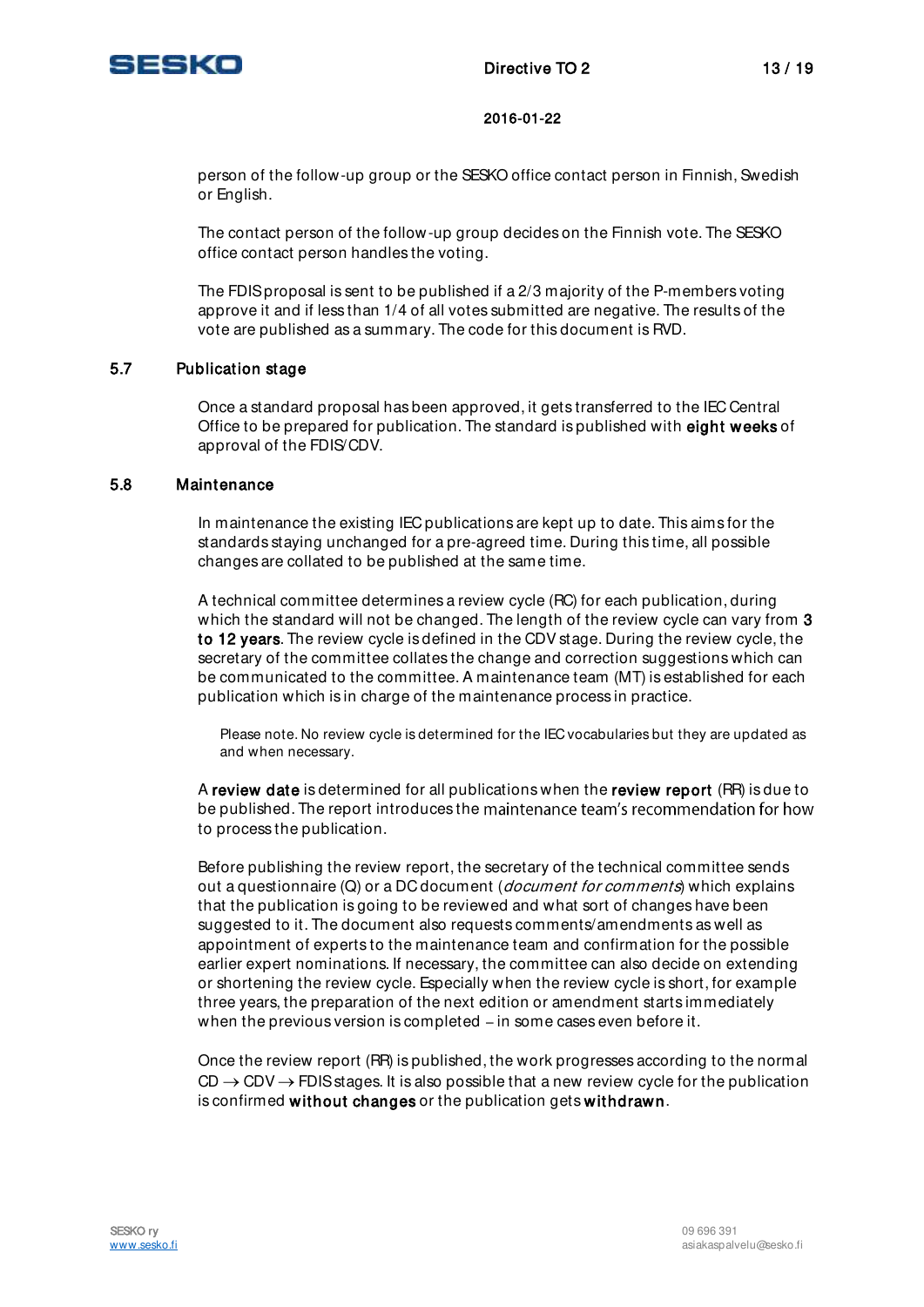

SESKO committee or follow-up group decides on possible Finnish change or correction suggestions. The committee or follow-up groups decides on the responses to Qs or DCs and possible comments to review reports, and also appoints the Finnish maintenance group members.

# 6 PROCESSING THE IEC DOCUMENTS

### 6.1 Voting and commenting

As a P-member SESKO responds to all relevant IEC technical committee or subcommittee **votes**. O-members have no obligation to vote in the IEC but must express opinion in CENELEC parallel votes even if they are only O-members in the IEC.

SESKO takes care of the actual voting directly to IEC Central Office. The committees and follow-up groups must supply the Finnish vote response to SESKO office contact person in good time before the deadline.

Reasoning must be provided for each negative vote.

#### 6.1.1 Deadlines

The IEC deadlines are compulsory. It is therefore very important that the contact person sends the responses to SESKO in good time before the closing date for voting on the cover of the document. If there are comments included in the response, it should be sent to the SESKO office contact person via email. If the response is sent near the closing date for voting, it should be agreed with the SESKO contact person in beforehand that the voting is possible to be processed on time.

### 6.2 Comments

The IEC Central Office request comments for the CD proposals from the national committees. If there are no comments, a response does not need to be sent. The SESKO committee or follow-up group can however decide to respond with "no comments". A comments can also be sent for the NP proposals. Any change proposals for the contents of the document should be sent at these stages at the latest.

The comments can be sent to the committee secretary, contact person of the followup group or the SESKO office contact person in Finnish, Swedish or English.

The comment must be unambiguous. In practice this is achieved so that the committee secretary or follow-up group contact person collates the comments based on the feedback received from the members of the follow-up group in English straight to the IEC commenting template *[Form comments.doc](http://www.iec.ch/standardsdev/resources/forms_templates/documents/Form-Comments.doc)*. The commenting template has been put in place to ensure smooth technical processing of the comments. The commenting template should be used as it is, for example the widths of the columns should not be changed.

The SESKO office contact person assures that the response is forwarded to the IEC Central Office.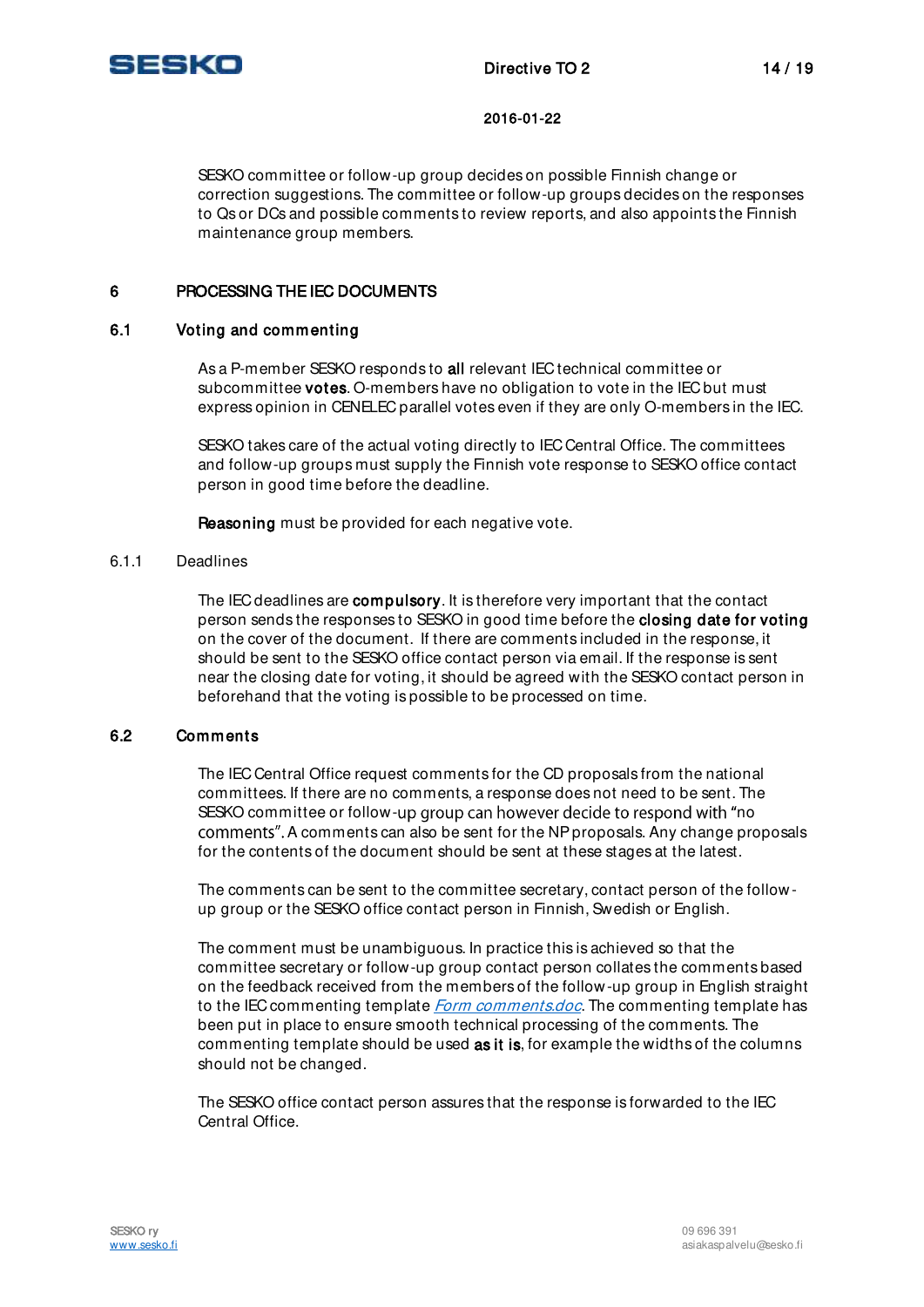

# 7 MEETING PARTICIPATION

### 7.1 Committees

The IEC technical committees and subcommittees convene in different member countries separately or in groups by the invitation of the national committees.

The language in meetings is English, although also French and Russian are official languages of the IEC. The IEC Central Office announces the times, dates and locations of the future meetings in administrative documents approximately half a year in beforehand. This information is also available on the IEC website in *[Meetings & events.](http://www.iec.ch/dyn/www/f?p=103:49:11200201696209)* The meeting agendas are individual committee documents and have the code DA (Draft Agenda). Meeting registration can be done through the Meeting Registration [System](http://meetings.iec.ch/) on the IEC website (see chapter 7.1.1).

The 25 - 50 technical committees and subcommittees convene yearly in connection of the annual IEC General Meeting. There is separate information on the general meetings on the IEC website and they also have their own websites. The meeting registration is done via the IEC [Meeting Registration System](http://meetings.iec.ch/).

There is no separate entrance fee for any of the IEC meetings.

#### 7.1.1 Registration

Each national committee can register a maximum of four representatives for the technical committee and subcommittee meetings, out of which one acts as the head of delegate. The restriction does not apply to the representatives of the host country.

Meeting registration is done through the *[Meeting Registration System](http://meetings.iec.ch/)* on the IEC website. The username and password used for the registration are the **same** as for the other IEC services requiring logins (for example reading documents). The information of registration is automatically forwarded to the SESKO office in which the SESKO office contact person for the committee in question will confirm the registration. The registration confirmation is communicated to the attendee automatically via email.

Please note. Further information on the meeting registration system can be found in the [user guide.](http://www.iec.ch/members_experts/tools/pdf/MRSGuide-NC.pdf) It is mainly aimed as an administrative system's quide for the personnel of the national committees but can be of use for the person registering as well. There is no official guide available for the person registering.

The expert attending a meeting can through SESKO apply for a travel grant out of the TEM allowance allocated to SFS for this purpose. More information on applying for travel grants can be received from the SESKO office or found on the SESKO website (in Finnish): Osallistuminen  $\rightarrow$  Ohjeita asiantuntijoille  $\rightarrow$  Matka-avustuslomakkeet ja [ohjeet](http://www.sesko.fi/osallistuminen/ohjeita_asiantuntijoille/matka-avustuslomakkeet_ja_ohjeet)

### 7.1.2 Meeting report

Each person representing Finland in an IEC meeting has to write a meeting report which is sent to the SESKO office latest a month after the meeting has ended. If there were several Finnish representatives attending, they can agree amongst themselves on the writing of the meeting report. The completion of the meeting report is mandatory if a travel grant is to be received.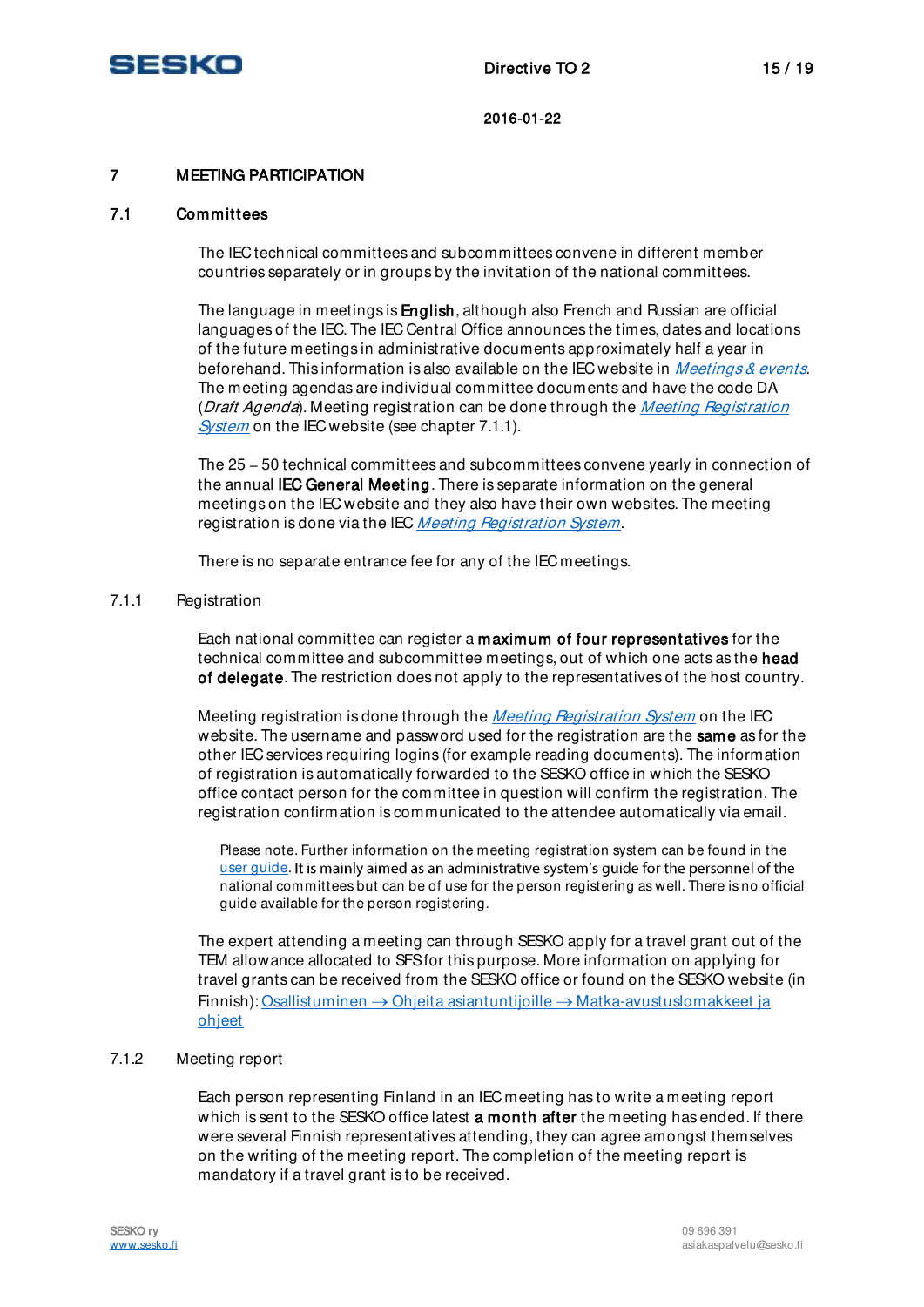

There are [instructions](http://www.sesko.fi/files/64/Kokousselostuksen_laadintaohje.pdf) in Finnish on the [travel grant instruction page o](http://www.sesko.fi/osallistuminen/ohjeita_asiantuntijoille/matka-avustus_ja_ohjeet)f the SESKO website how to write a meeting report.

### 7.2 IEC working groups and maintenance teams

7.2.1 Joining

SESKO can appoint an expert to an international working group. The requirement for the appointment is that one of the representatives of the organisation is a member of the equivalent SESKO committee/follow-up group and the appointment needs to be approved by the SESKO Board. The SESKO office sends the contact details of the expert to IEC in context of a vote or a questionnaire. If the expert signs up for an already established working group/maintenance team or if the expert is replaced, the SESKO office will handle the changes needed to the system.

The new working group appointments are announced in the SESKO magazine.

### 7.2.2 Working group activity

The members of the working groups act as experts of their field and do no therefore represent the national standardization committee or the association or organisation which they work for.

Only the members of the working groups have access to said working groups documentation. The distribution happens via email or the *[IEC Collaboration Tool](http://collaborationclc.iec.ch/)*. They are not shared with the members of the national standardization committees or the follow-up groups apart from some exceptions. The Finnish expert must send a meeting report on each working group/maintenance team meeting to the SESKO office. If requested, the meeting report is forwarded to the interested parties of the relevant committee/follow-up group.

### 8 IEC MEETINGS IN FINLAND

### 8.1 Committees

The meetings for IEC technical committees and subcommittees in Finland are organised by SESKO. The registration for these meetings is done as it would be for the meetings organised abroad.

### 8.2 Working groups

The meetings for the working groups held in Finland are organised personally by the Finnish members of the corresponding working groups.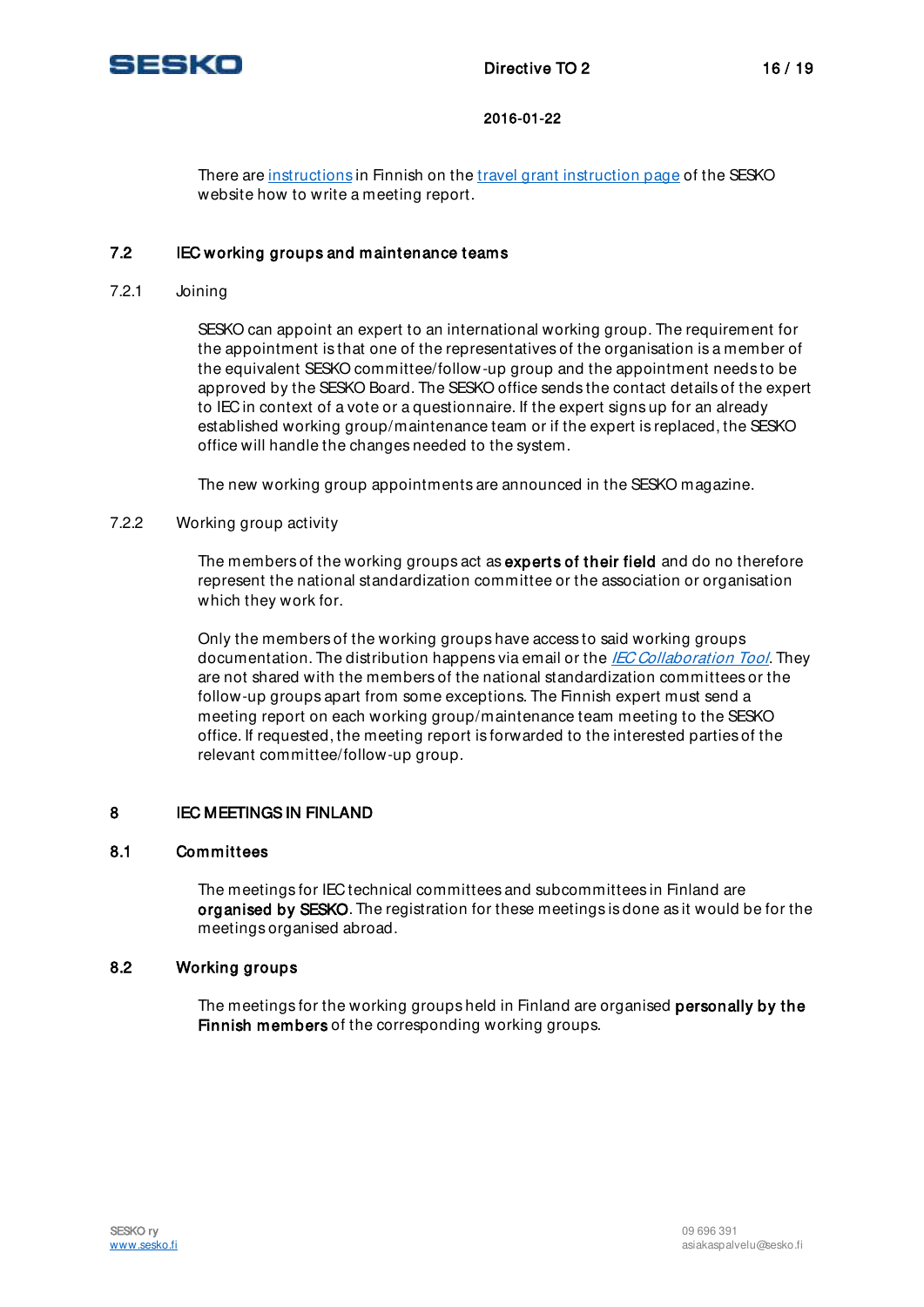

# 9 **IEC COMMUNICATION PROTOCOL**

The most important communication channel for the IEC is the website [www.iec.ch](file:///C:/TYÖDOKUMENTIT/DUUNIT/TO-ohjeet/TO%202/www.iec.ch)  which holds all the instructions on the IEC functions. Part of the instructions are restricted so that they can only be opened with login information. The members of a committee or a follow-up group get their login information from the SESKO office.

There is also instructions and information on the IEC activity on the SESKO website, [www.sesko.fi.](http://www.sesko.fi/) 

# 10 SUMMARY

Most of the European electrotechnical standards which are to be used in Finland as well are originally based on the IEC standards. This is why taking part in the IEC standardization work is very important.

The earlier one is involved in the standard preparation, the better one can influence its contents. The best way to influence is in the working group preparing the standard. In the committee stage, it is most important to comment on the proposal in the CD stage. In the later CDV and FDIS stages, the technical contents of cannot be influenced but in these stages the votes should be responded to. Reasoning must always be provided with a negative response to the vote.

The practical work in the IEC happens electronically. It is easiest to see all documentation by each committee in progress in th[e list of live IEC votes o](http://www.sesko.fi/files/549/iecvote.htm)n the SESKO website. There are also links to all the documents provided in the list. Accessing the documents requires logins which are provided by the SESKO office when joining the national follow-up group of the IEC committee in question. The commenting on the proposals is done using a [document template.](http://www.iec.ch/standardsdev/resources/forms_templates/documents/Form-Comments.doc) The SESKO office handles the communication with IEC in relation to votes, commenting, meeting registration confirmations and other issues. The SESKO office is there to help with any other queries on IEC activity as well.

The latest information on the electrotechnical standards and standardization can be found on th[e SESKO website.](http://www.sesko.fi/en) SESKO customer service is available to assist on matters relating to electrotechnical standardization by phone 09 6963 91 and via email [asiakaspalvelu@sesko.fi.](mailto:asiakaspalvelu@sesko.fi)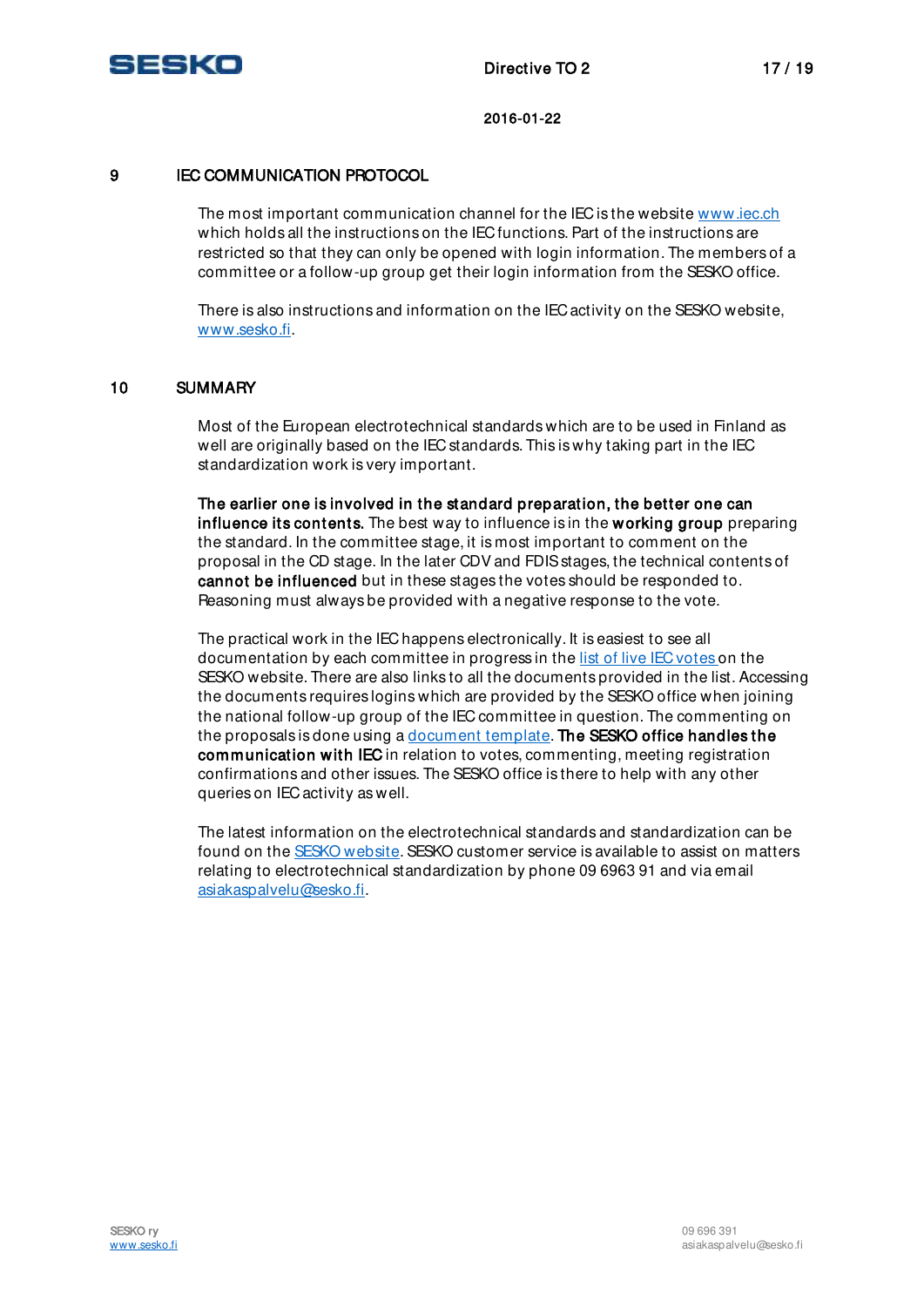

# ANNEX A THE NATIONAL PROCESSING OF THE IEV TERMS VERIFIED BY A DATABASE PROCEDURE

The terms verified by the IEC terminology database should be handled nationally by following the below process.

- 1. The secretary of the SESKO committee SK1 Terminology inserts the new database proposal to the [Collaboration Tool](http://collaborationclc.iec.ch/) (evaluation). The proposal should include the reasoning and technical content of a change/addition/removal. Adding a request to the *Collaboration Tool* triggers an automated email notification to all of the terminology committee SK 1 members. In addition to this, if necessary the secretary sends the technical content of the proposal for information of the contact person of that technical committee (SESKO SK committee or follow-up group) area of which the technical content falls under.
- 2. If the members of SK 1 or the technical committee/follow-up group have some comments on the technical content of the proposal, the comments must be delivered to the SK1 secretary within six weeks of the proposal submission in the *Collaboration Tool*. The last day to comment is announced when the proposal is circulated. The comments on the proposal are processed, if necessary, in the SK 1 committee meeting or via email prior to submitting to IEC. The SK 1 secretary submits the comments to IEC within the allocated commenting period.
- 3. The secretary of the committee SK1 Terminology inserts the new database vote (*validation*) into the *[Collaboration Tool](http://collaborationclc.iec.ch/)*. The validation process is identical to the evaluation (described in point 1). There is **four weeks'** time to vote.
- 4. Once the proposal has been approved, it is processed in the next meeting of the SESKO committee SK 1. The meeting discusses and decides on the translation of the proposal and other possible actions required. If the proposal is translated, a decision must be made on which publication method is to be chosen:
	- a. A translation of the vocabulary is only published in the IEC **[Electropedia](http://www.electropedia.org/)**
	- b. The vocabulary is enforced as a SFS standard which is then published as i. a pdf
		- ii. a pdf and a printed standard

and the terms are published in the IEC *Electropedia*.

The translation happens by adding the Finnish terms to the existing IEC publication. In some cases, the definitions can also be translated. If the vocabulary is being published as a printed SFS standard, some little used languages can in some cases be removed from the IEC publication. In addition to the English and German terms, usually also the Swedish and French terms are published in the SFS vocabulary (if they are included in the original IEC guide vocabulary). In the printed SFS vocabulary the languages that are published can be decided on a case-by-case basis.

5. The basis to translating a vocabulary is the same as other standard translations. In vocabularies' case, the monetary income is not the most important reason, but the importance of the translation should be evaluated by horizontal need of the technical area of the vocabulary.